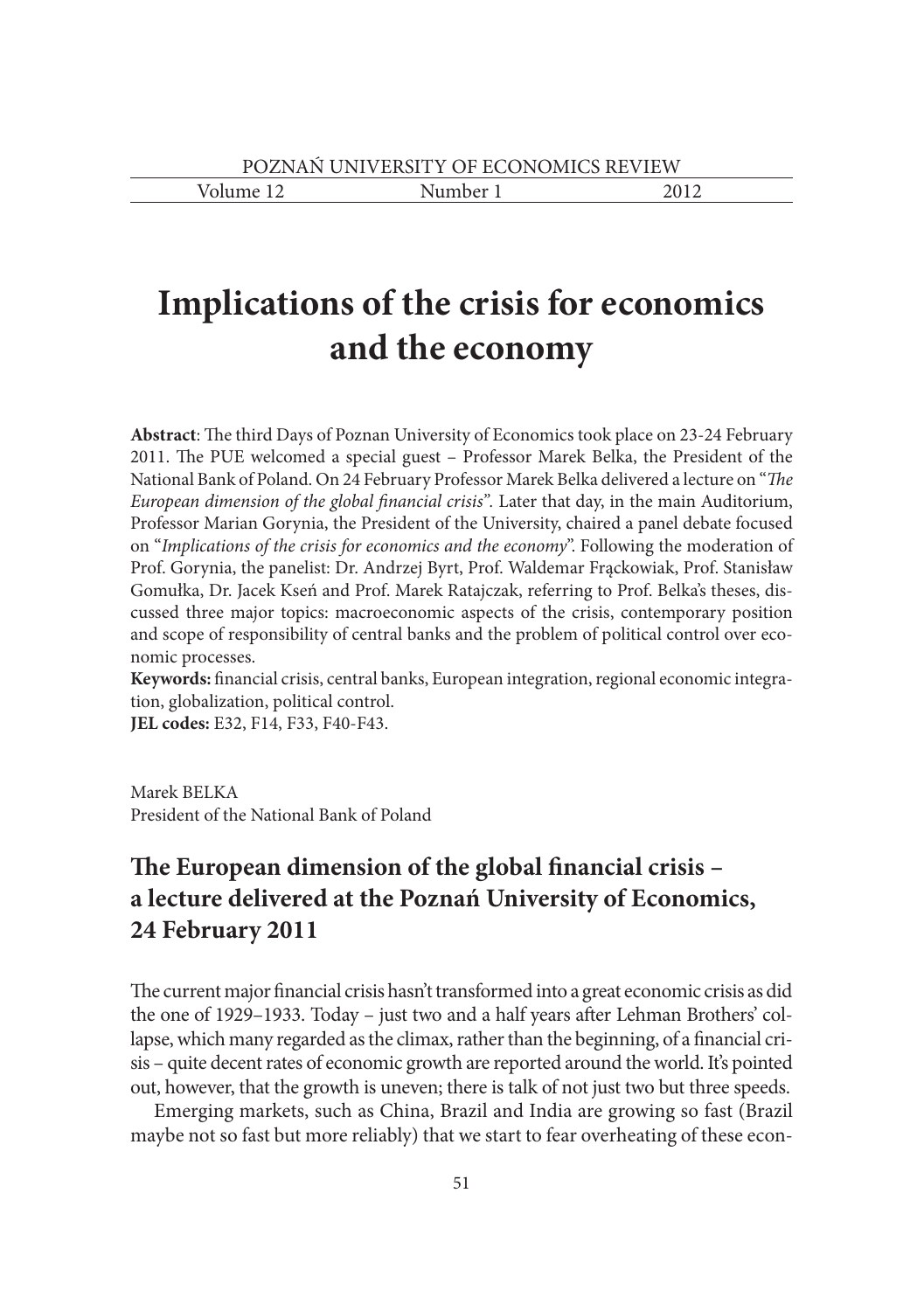omies. The US economy is growing by about 3% annually – still too little to rectify the difficult situation in the labour market, which is crucial in maintaining the American style of social organisation. Finally, the purportedly sclerotic European Union has recovered, at least as a whole, from the recession, reporting a growth of just below 2%.

Clearly, the differences may be accounted for by these economies' nature, different potential rate of growth and different stage of development. And if we look at the economic history of these regions or groups of countries throughout the last decades, this is a rate of growth that can only be expected. But commentators, analysts, politicians and the media are most interested in Europe as a source of potential instability, not only on a continental scale, however important it might be for Poland, but also for the world economy. This European dimension of the global financial crisis is what I'd like to discuss in today's talk.

Why Europe? After all, it wasn't in Europe that the crisis started but somewhere between Wall Street and the City of London. I don't know where exactly, somewhere in between those two financial centres. However, it was on Europe that analysts and economic politicians focused their attention from the very beginning of the crisis. This is where the biggest problems were rightly expected to occur. At the risk of sounding simplistic, I would say that the cause lies in the incompleteness of European integration.

Europe has become integrated economically, politically and socially to an extent that has no precedent in history, either European or world history. Some great achievements of this integration include – starting with ourselves – the enlargement of the initial integration very far beyond what used to be the hard core of Europe's highly developed economy. This provided Europe with stability, and facilitated or accelerated civilisation and economic progress in the countries that at various moments caught up with the hard core.

The European Union's great achievement is its common market. It is not completed yet, but as far as the transfer of goods is concerned, the matter is practically finalised.

As for the transfer of labour force, we are close to completing this process, at least from the formal point of view. A free transfer of labour will never produce such results as in a single-language economic union which is the United States. But we know at least that in recent years, following new members' EU accession, labour-force mobility has increased considerably. In fact, we have seen such waves of labour-force mobility in Europe in the last few decades – not just recently but throughout the whole period.

We grumble that the services market is not fully unified. This is true, but I think that, while complaining, we overlook the fact that in the past few years we have made a considerable – or even dramatic – change for the better in this respect, but this is not the most important thing. The financial market has been totally integrated.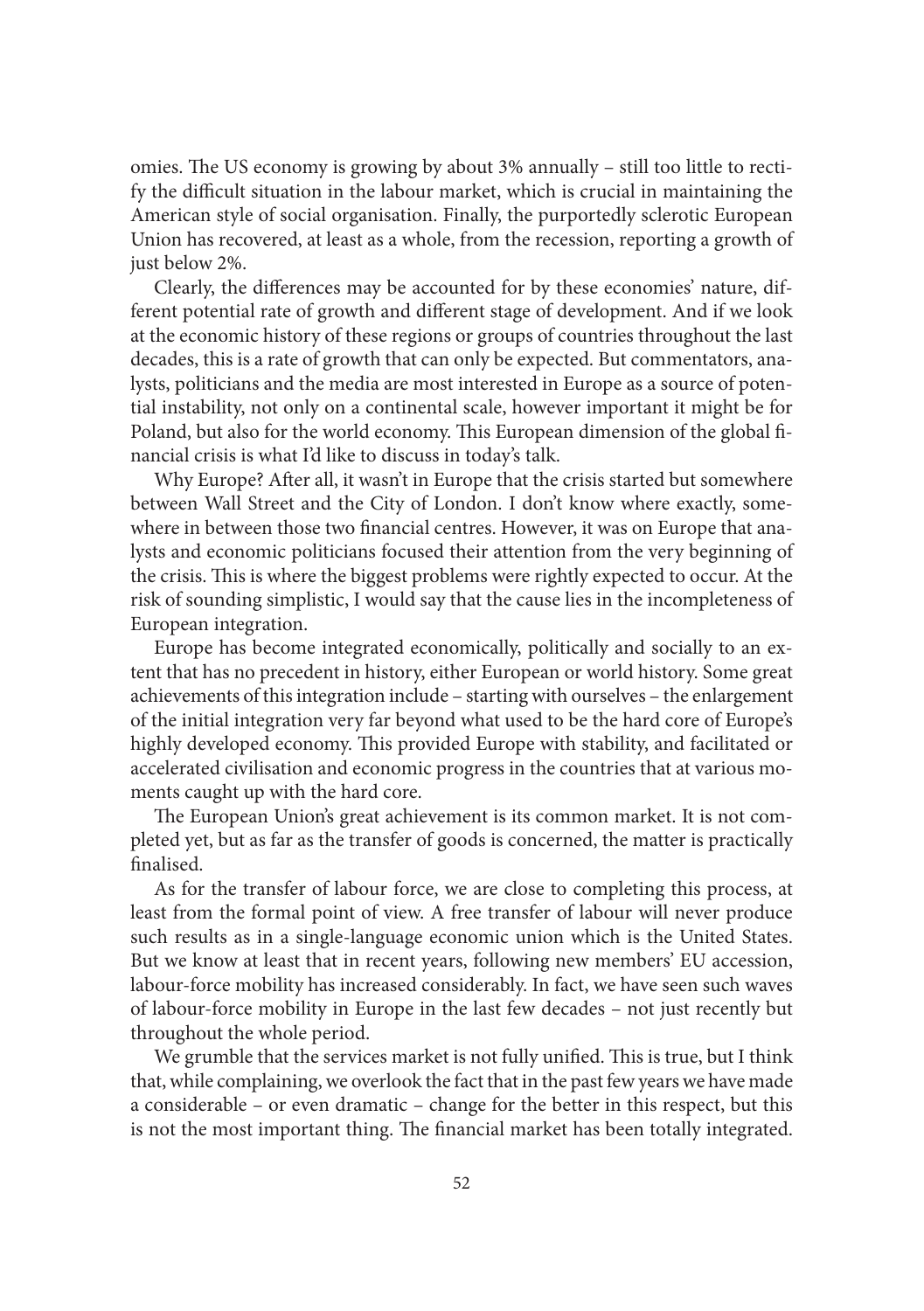This financial integration includes not only EU countries but also countries of the European Economic Area, namely, Switzerland, Norway and Iceland. The integration has made the European Union more vulnerable to the crisis than other regions.

Financial integration means that each country participating in the European currency area accepts the fact that a financial institution operating in any other part of this area (i.e., in another country participating in the European economic area) can establish its branches on another territory, or in another country of this area, without permission and, as it turns out, without significant local, that is national, banking or financial supervision. To put it briefly, there's complete freedom in the area of finance, which strongly stimulates economic growth and business activity. In fact, we can no longer imagine a world in which we need foreign currency permits, in which an entrepreneur needs to get a permit for international money transfers. But at the same time, this has also caused phenomena such as the expansion of those small Icelandic banks throughout Europe; and when they collapsed, the problem was who should pay for that. An example of an unfinished integration. Financial integration – yes; but not integration in cleaning after a disaster, because we are not integrated enough to know who is to cover the cost of failed financial undertakings.

The most important thing, however, and the greatest, the most spectacular achievement of European integration in recent years has obviously been the introduction of a common European currency, not to the whole of Europe yet, not to the whole European Union, but in as many as seventeen countries. We can say that the majority of the European territory has a single currency. A big step towards not only economic, but also political, unification.

I believe that the euro is a fantastic, though unfinished, political project. Anyway, every ambitious project in the world is political in its nature; later on, economists, busy as bees, have to fix the mistakes. Every great event is political in its nature. Helmut Kohl, for instance, is criticised for integrating the East German and West German economies, adopting a one-to-one exchange rate between the East German and the West German currency. From the economic point of view, this was total nonsense, an economic disaster for the East German industry. Do you think it could have been different? Of course it couldn't. The whole operation, the undertaking called Germany's unification wouldn't have happened; it would have led to an economic revolt or at least violent unrest, even in such a stable country, with such stable people as Germans if anybody had tried to tamper with this. That was a manifestation of a good political instinct. Granted, with disastrous economic consequences, which had to be eliminated through a dozen or so years of work.

It's the same with the introduction of the euro. If the leaders of European countries had contemplated sometime in the early 1990s whether or not the European Union was an optimum currency area, we would still be contemplating this. The longer I live and the more experience I have, including international ones, the more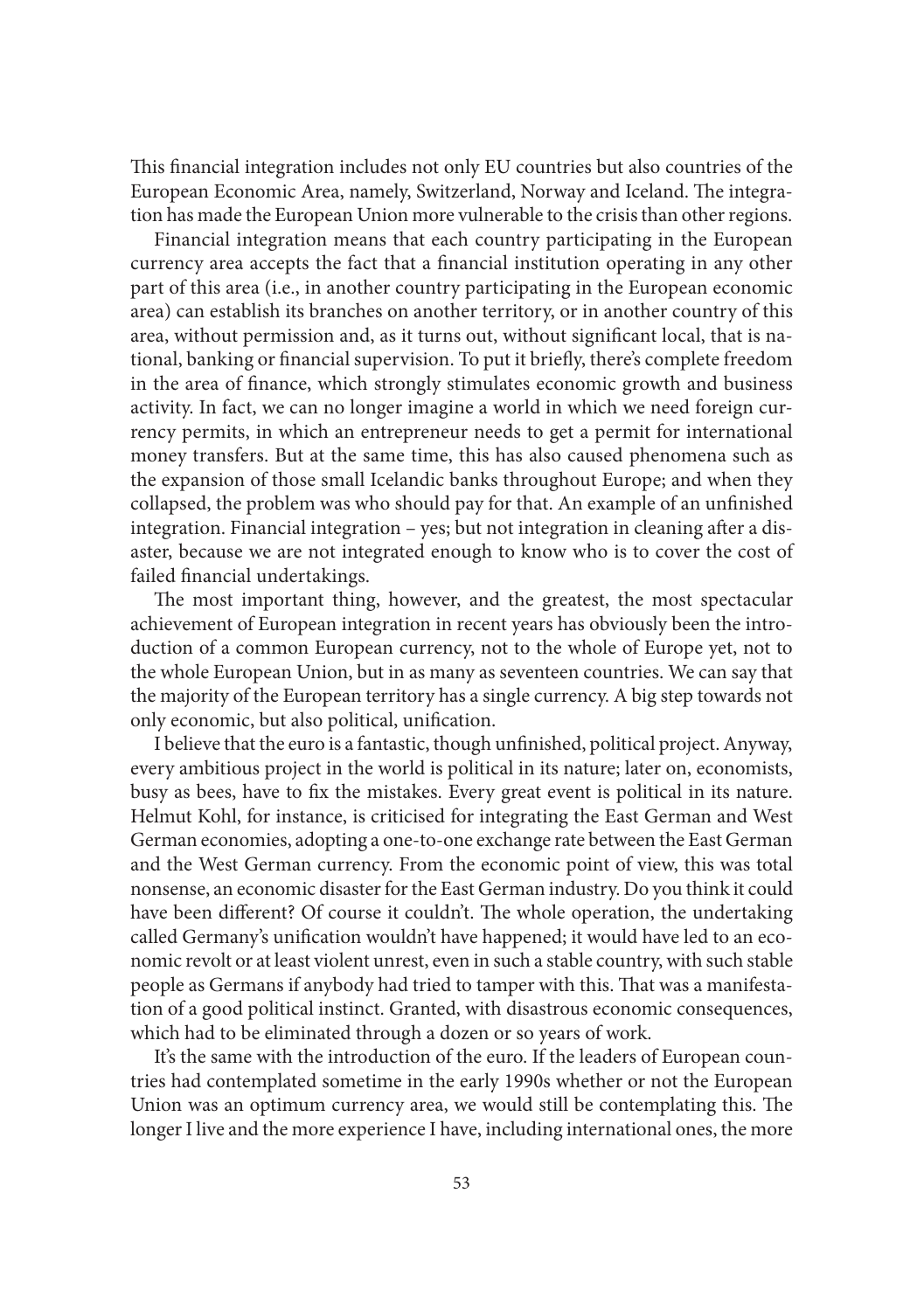deeply I believe in the idea of the economy being subordinated to politics, including the great political mistakes the economy has to put right, as it were.

Let's go back to the euro. I can say, then, that it was the existence of the euro that caused Europe's numerous economic problems. Now you may think you are dealing with some eurosceptic who calls for Poland never to join the euro zone and criticises the very idea of introducing the euro. Nothing of this sort: you are dealing with a euroenthusiast, but one who first of all likes to bring to light particularly unpleasant facts. And the most unpleasant fact is that the euro project is unfinished, first of all, from the economic point of view, and second, from the political point of view, but it's a political project, after all.

What does this consist in? Or, perhaps, let's first put it like this: how to reconcile the existence of the euro with problems the European economy is experiencing today? At this point I'd like to say a word or two about our region – because blood is thicker than water, but this matter is less important from our point of view, too – and then move on to the euro zone, to the European Union, and to problems there which remain unsolved.

When the crisis started, it was thought that its epicentre would be our region of Central-Eastern Europe. Some expected it to be a black hole of the European economy which, because of the integration of the financial system (i.e., banks) would suck in many West European countries, especially those that are deeply engaged in our region, say, Austria, Belgium and the Netherlands – smaller countries with large banks engaged in our region. Those were potential victims. I saw this with my own eyes because I was with the International Monetary Fund then, and I could see that that's how the European problem was perceived at that time. Indeed, at first it seemed to be like this: Latvia, the Ukraine and Hungary came first, Romania a bit later, other countries, Serbia, not only countries of our region because Iceland proved to be very sensitive, very much exposed to the crisis. Suddenly, it turned out that those countries were experiencing problems. What was the cause? The countries were dependent on a massive inflow of capital, primarily from Western Europe. We could say that, if you were looking or are still looking at the world economy, what was going on between Western Europe and Eastern Europe was consistent with economic theory. Capital should flow "downwards" because in a less developed country profitability should, on average, be greater, so capital should flow there. And that's what happened, which increased the rate of economic growth, the level of consumption, but also the level of manufacturing capacity. It was as we expected, but when the crisis erupted the inflow of capital stopped rapidly. It was expected that not only would the inflow stop but the capital would escape. Fortunately, nothing of this sort happened. It was expected that our countries would experience not only a sudden fall in manufacturing output; the trade channel and exports collapsed overnight, you can say Lehman Brothers, and that a full crisis of the banking system would follow. It was feared that banks, most of which were in fact branches of foreign banks,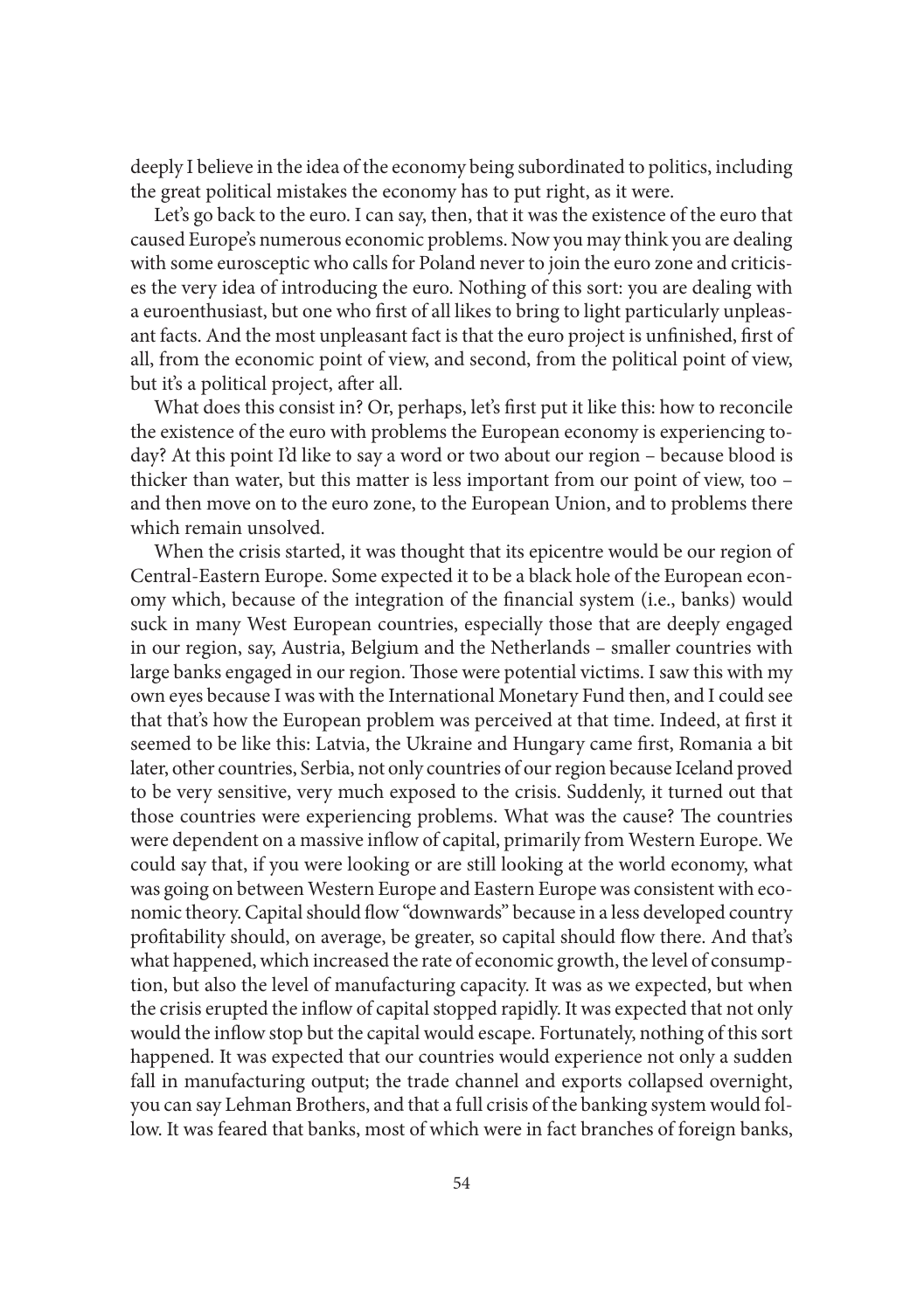would escape, as they did in East Asia in 1997–1998, and in the history of Mexico, Brazil and other Latin American countries. Clearly, this would have entailed a currency collapse and crisis. We expected that countries with a currency board wouldn't maintain currency stability. We feared, for instance, that Latvia's system, which is almost "currency-board", would collapse, that it would be necessary to devalue their currency, the lat, which would, of course, have produced numerous disastrous results for that economy, at least in the short term. It turned out that even though many of them were indeed hit by the crisis, this happened with some outside help, and nowhere did it turn into some nightmare or black hole.

First, it's clear that the crisis caused sometimes a rapid, and by no means shortterm, decrease in production. The Baltic states suffered, on average, a 20% decrease in GDP. We can say this is a period of dramatic adjustment following an equally dramatic period of rapid growth. We can say that, in 2008–2009, a miraculous hand somehow turned the three countries back to 2004–2005. A tragedy, we could say, but not quite. The Latvians we talked to, tough people, said they were experiencing a crisis, but the real crisis had been when they were being deported to Siberia: another type of historical memory, which helped politicians, but first of all people of those countries, to survive the 20% fall, even though this is unpleasant and causes frustration among many.

No one, however, experienced a currency collapse, including countries such as Poland, Romania, Hungary or the Czech Republic which had flexible, rather than fixed, exchange rates. From mid-2008, the Polish zloty started to depreciate, but that occurred after a previous period of the most rapid increase in value; since that time, the zloty has remained at more or less the same level. I can clearly recall that, at the moment of our EU accession, €1 was worth 4 zlotys and \$1 cost about 3 zlotys. What is it like today? Exactly the same. In the meantime, we've experienced huge currency fluctuations, but this is by no means dramatic. No country, except the Ukraine, has seen a banking system catastrophe. But so far, not even the Ukraine has reported a single case of a foreign bank withdrawing or rapidly giving up its business activity. Naturally, there are changes in ownership, but no fire sales, no sudden sell-offs in panic because in the last ten years the banks have proved to be jewels in the crown of those international banks, and they are easily and readily sellable at high prices.

Which means that although our region proved to be very sensitive to the economic and financial crisis, it quickly and quite effectively dealt with it; perhaps unevenly, because some countries of our region continue to be in very serious trouble, but there was definitely no black hole, and no one sees the situation of our region as a threat to the European economy. On the contrary, it's the poor health of West European banks that distresses us today and that may, at least potentially, cause economic instability in our region.

Let's move on now to Western Europe. Western Europe has also committed some petty sins. As in the United States, the housing markets of Ireland, Spain and, to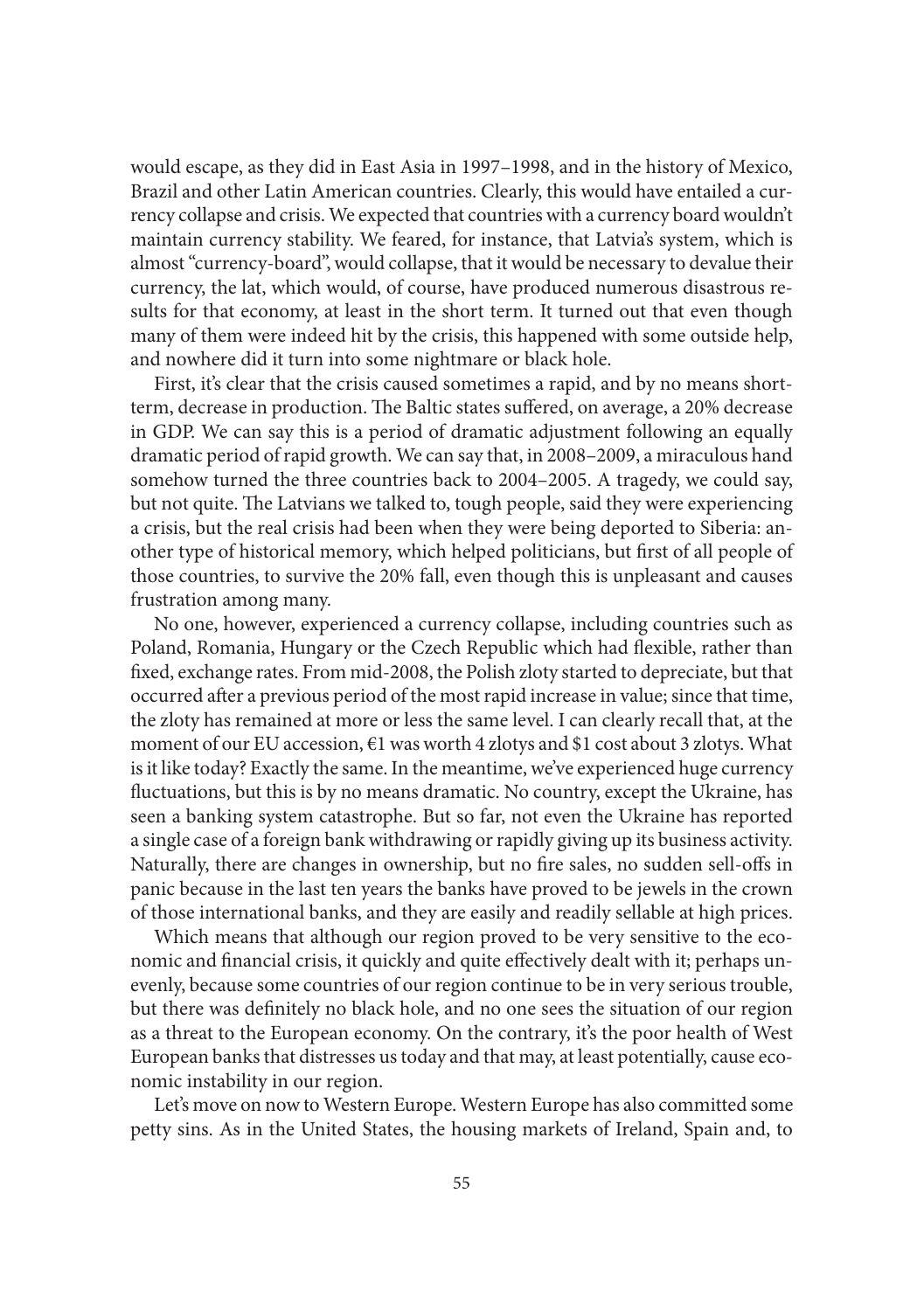some extent, Great Britain, developed their own speculative bubbles. The European banking system has its dubious and weak spots, too, but it has turned out that these are not Raiffeisen, Erste or UniCredit, which are massively engaged in our region, but Germany's Landesbanken or Spain's Cajas, about which it's not clear whether they follow a high-quality investment policy. Long before Lehman Brothers, probably a year earlier, practically no one talked of a crisis. Everyone looked with contentment at the strength of the euro, which had become a wonderful protective umbrella against the crisis. What did this consist in? On the one hand, it turned out that for a long time all euro-zone countries continued to have very easy access to the capital market, even those countries which shouldn't because, say, they were running up huge debts: Greece primarily in the public sector, Portugal first of all in the private sector. It turned out that the market wasn't effective, couldn't differentiate Germany from Greece, and set practically the same prices for bonds issued in the two countries. In other words, from another perspective, the yields paid in the market by Greece were only slightly (a few dozen base points) higher than Germany's. It's a typical example of the market's lack of effectiveness. But when the market is ineffective, it ultimately becomes more effective, although it often tends to overreact, but it doesn't last forever.

But let's go back to the first months of the crisis. It transpired that it's easy and pleasant for euro-zone countries to roll debt cheaply, and when problems arise it turns out there's only one really integrated, really strong institution in the European Union – the European Central Bank – which can give the market an adequate level of solvency and, it appears, for very different periods, which can hardly be regarded as a solvency policy. If the central bank provides solvency for a period of one year, then this is no longer a solvency policy but an anti-solvency policy, or one concerning the solvency of banks. What's more, contrary to what we thought was written in European treaties, the European Central Bank, when the time comes, can finance the deficits of euro-zone countries without any legal problems. It can't do so in the primary market, so it does this in the secondary market. A Greek bank buys Greek government bonds, then pledges them and achieves euro solvency at the European Central Bank. This is something that makes President Jean-Claude Trichet and his team uncomfortable, but lack of comfort is always less uncomfortable than a catastrophe, so it turns out that, for many months, a euro-area country was in a comfortable position in terms of access to liquid funds in comparison with non-euro-zone countries. Hungary had to ask Washington and Brussels for a loan, as did other countries of our region. This had seemed exotic to euro-area countries until there was a burst.

Everybody knew but no one wanted to see that euro-zone countries were in a completely different situation in terms of public finances and the economy's general debt. The crisis also showed that the economy is one whole, that the dichotomy between the public sector and the private sector was of no significance. When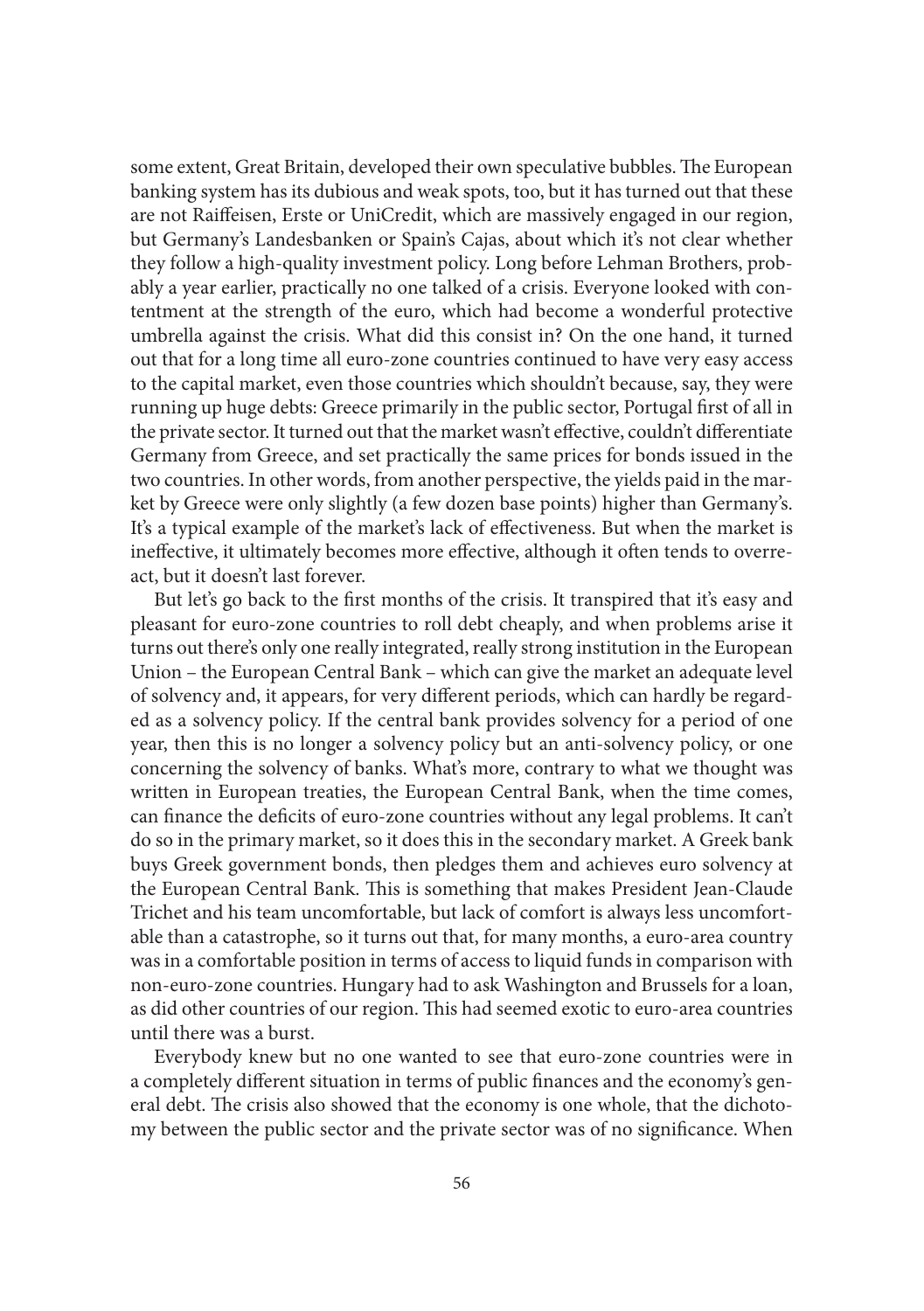the time comes, the taxpayer has to pay for the private sector's mistakes – Ireland is the best evidence of this. So if a country was too much in debt, it suddenly turned out that, with a smaller appetite for risk and poorer ratings of particular countries' economies, access to capital markets of some of these countries was suddenly restricted. The problem was no longer much higher spreads, or interest rates in the private investor market – a market is private investors who invest on their own or on someone else's behalf, but they do invest; they must be encouraged by economic conditions to invest. Now, it suddenly transpired that some countries not only had to pay more for capital borrowed in the market but had no access to it.

As we could see, the euro area wasn't prepared for the crisis. Creators of the euro were aware that there was some maladjustment, that a common currency should be based on a common budget policy. When America's Fed issues bonds and the Chinese buy them, they know that somewhere at the end is the American taxpayer, who will have to buy them. In the case of Europe, what taxpayer will buy bonds, say Eurobonds issued by the Irish, the Irish taxpayer or another one? After all, there's no common European budget. What we call a common European budget, from which we get money for the cohesion fund or agricultural policy, accounts for 1/40 of member states' budgets. So there is no common budget which would guarantee the solvency of bonds issued in euros.

This was clear from the very beginning, so attempts were made to prevent today's situation by formulating a foundation treaty and creating a monetary union, which obliged member states to follow a responsible budget policy. But, first, there were no serious sanctions, and second, from the very beginning of the euro's existence, i.e. from 1999, hardly any countries, and hardly ever, conformed to the rules set out there. Besides, the rules were not formulated precisely enough. We can still recall the 3% deficit that can't be exceeded. In fact, if we read the Maastricht treaty more closely, we'll find that the 3% is a maximum level which shouldn't be exceeded in an economic slump. During a boom, the deficit should be lower and the budget balanced. Greece never reached 3%; and a real tragedy for the monetary union's cohesion was the fact that, in 2003–2004, both Germany and France exceeded the 3% limit, and there was no one strong enough to punish them. Moral corruption set in.

Another issue euroenthusiastic economists pointed to was that if a country joins the euro zone, thus giving up its own monetary policy, it has to compensate for these deficiencies, if need be, with a right policy in other areas. We've talked about budget policy; but it's also a policy of economic stimulation through, say, innovation, that is, generally speaking, through taking care of an economy's high competitiveness. Since we can't "artificially" devalue the lira, the escudo or the Finnish mark, then we must guarantee a country's competitiveness by means of a more flexible labour-market policy, employees' less aggressive behaviour over pay policy, and all the other policies. Therefore, euroenthusiasts believed that introducing the euro would speed up reforms. What happened was quite the opposite. The umbrella of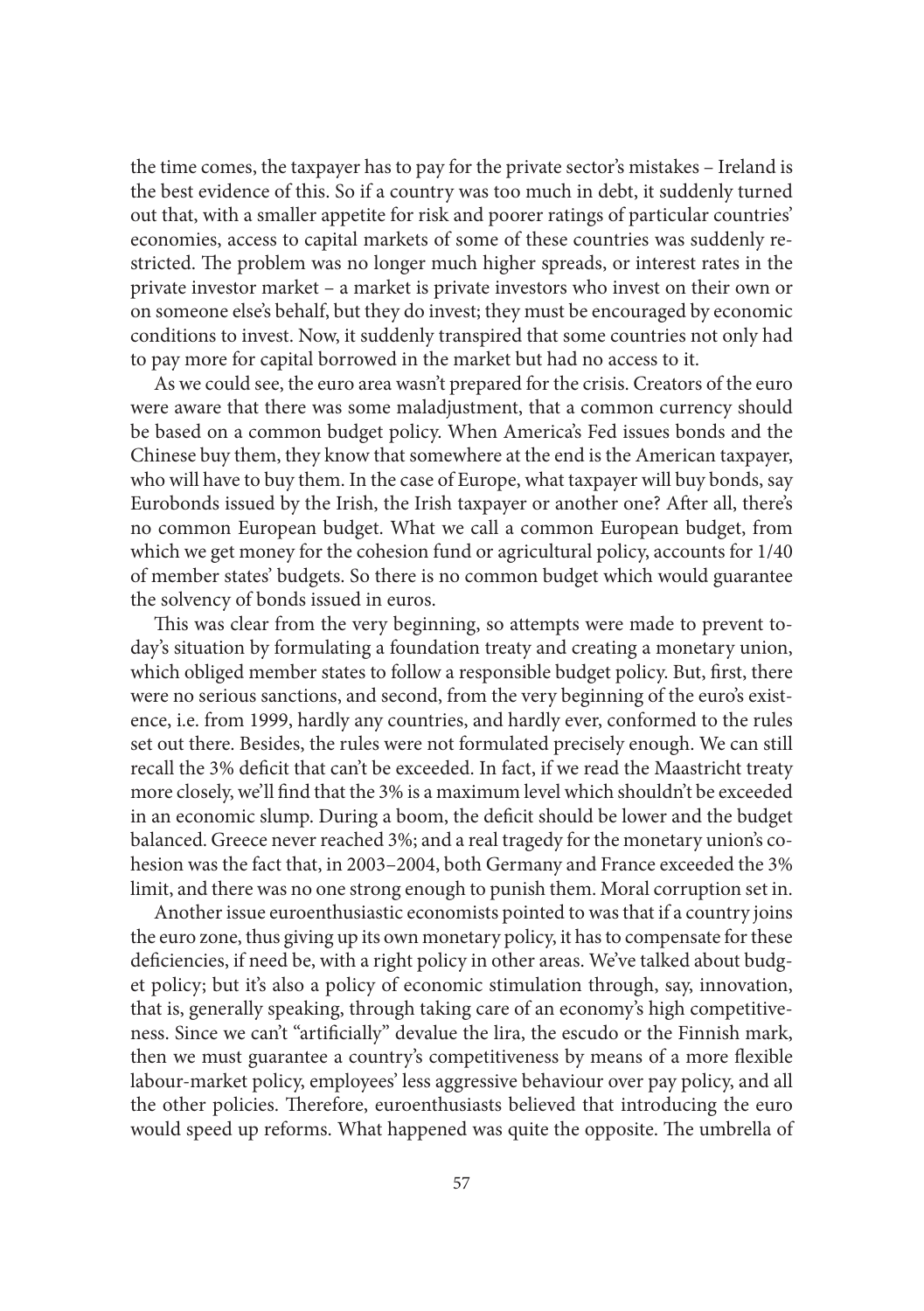a common currency slowed down the reforms because it ensured that there would be no warning signs in the form of a currency crisis. Without a monetary union in, say, Italy, if it turned out that the wrong economic policy was being carried out, then the lira would be depreciating, which would serve as a warning sign for the government, a signal to take some action, and would alarm the public opinion. But with a single currency which was hard as steel there was no reason to do anything, so the reforms were put off. Until when? Well, until now that the situation is most difficult. Ladies and gentlemen, I've been following politics for a long time and I know that reforms are made when the situation is bad. When the situation is good, as someone said, "good times are to enjoy". This is, of course, self-mockery and bitter irony, but that's how it is. In general, we implement difficult reforms when we are made to do so, not when we really should.

The crisis showed, then, that there was no common budget policy, there were no instruments for the time of crisis either in one country or in important financial institutions. There's no one who could warn of black clouds gathering, tensions building up, imbalances occurring in the euro zone's economy and in the whole European economy. An institutional architecture was hastily created, mainly in 2010, something that should have been done at the very beginning of the euro's existence. But such institutions are created as a result of a difficult compromise because the 17 or 27 countries sometimes have conflicting interests. "Good times are to enjoy", so why enter into some difficult negotiations? This is being done only now, and now we see an accelerated process of creating European institutions.

First, a fund was established to help Greece. When Greece was collapsing, it turned out that Spain might collapse, too, which would have been a serious matter; so something bigger was established, namely, the European Financial Stability Facility, which formally has about  $E440$  billion, though in fact it's much less. Recently we were visited by Klaus Regling, the Facility's head, who came here to encourage us to buy bonds. We may do so because this is good investment; at least, it seems better than *bunds*, or German papers, and seems safe, if anything can be safe in today's world. In addition, the European Systemic Risk Board is being set up to observe the economy and detect any imbalances. Coordination of the supervision of financial institutions, including banking ones, is also being strengthened. The supervision will continue to be exercised by national supervision bodies, but what body will have jurisdiction over Deutsche Bank? Although the name is Deutsche Bank, this is primarily an American bank operating in several dozen countries. And what supervision body is to be responsible for a multinational bank which collapses in all the countries? These are the problems that Europe is trying to solve only today.

The European Union isn't a state, of course. But we must be aware that, thanks to the various institutions I've mentioned here, the euro area is in fact acquiring characteristics of a state. A consequence of this is a Europe of two speeds. Those who